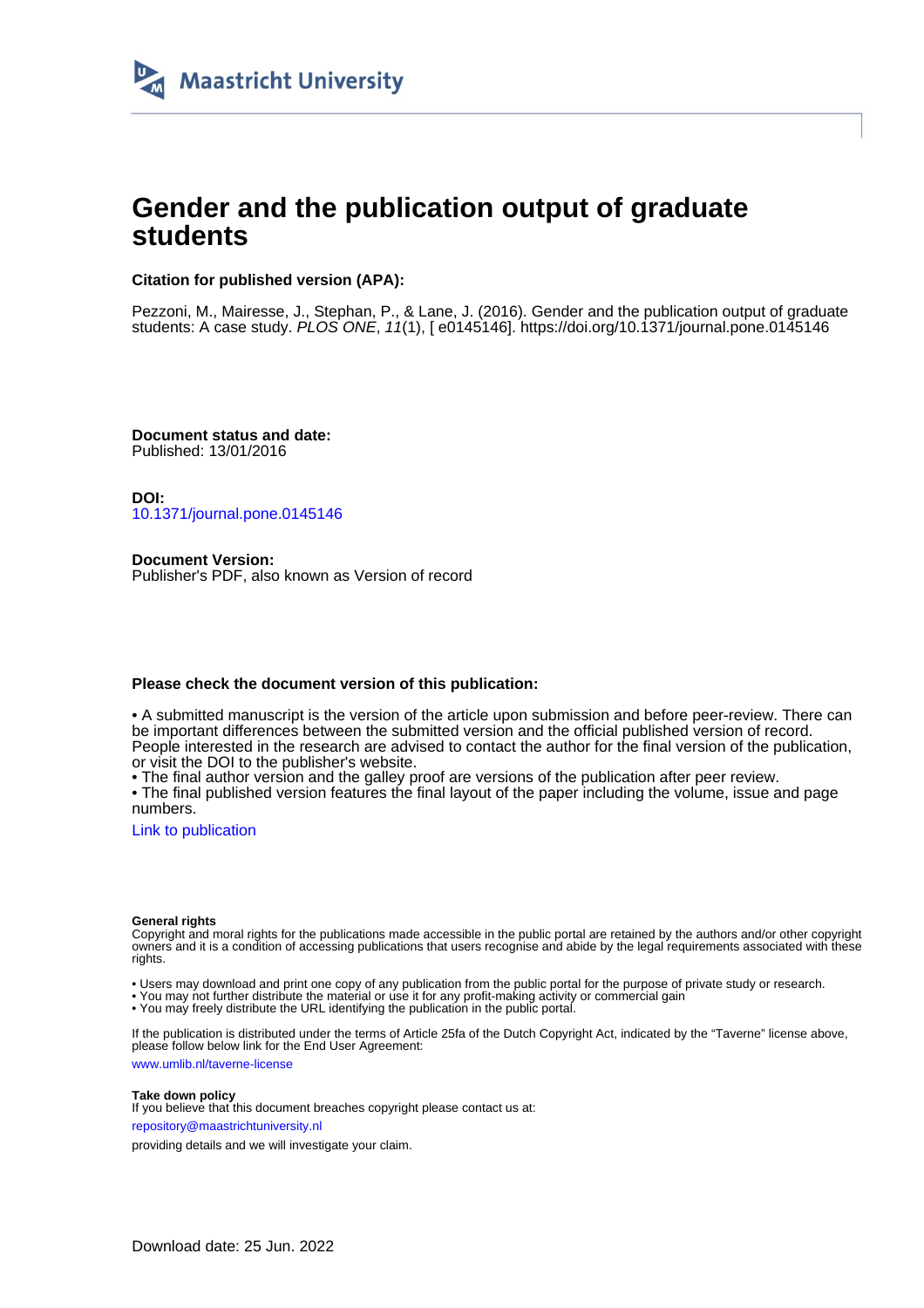

## **OPEN ACCESS**

Citation: Pezzoni M, Mairesse J, Stephan P, Lane J (2016) Gender and the Publication Output of Graduate Students: A Case Study. PLoS ONE 11(1): e0145146. doi:10.1371/journal.pone.0145146

Editor: Wolfgang Glanzel, Katholieke Universiteit Leuven, BELGIUM

Received: September 9, 2015

Accepted: December 1, 2015

Published: January 13, 2016

Copyright: © 2016 Pezzoni et al. This is an open access article distributed under the terms of the [Creative Commons Attribution License,](http://creativecommons.org/licenses/by/4.0/) which permits unrestricted use, distribution, and reproduction in any medium, provided the original author and source are credited.

Data Availability Statement: The data are confidential because they include personnel data on human subjects. Deidentified data are available and can be accessed for validation purposes on a restricted server. Requests should be made to Cristina Jones at AIR (cjones@AIR.ORG) who will forward them to the Sponsored Research Office of the university studied in this research.

Funding: This work was supported by the Alfred P. Sloan Foundation; NSF Education and Human Resources Award 1348691. The funders had no role in study design, data collection and analysis, decision to publish, or preparation of the manuscript.

<span id="page-1-0"></span>RESEARCH ARTICLE

# Gender and the Publication Output of Graduate Students: A Case Study

#### Michele Pezzoni<sup>1,2,3</sup>, Jacques Mairesse<sup>4,5</sup>, Paula Stephan<sup>5,6\*</sup>, Julia Lane<sup>7,8,9</sup>

1 GREDEG, University of Nice Sophia Antipolis, Nice, France, 2 CRIOS, Bocconi University, Milan, Italy, 3 BRICK, Collegio Carlo Alberto, Torino, Italy, 4 CREST-ENSAE, Paris, France; UNU-MERIT, Maastricht University, Netherlands, 5 NBER, Cambridge, Massachusetts, United States of America, 6 Andrew Young School, Georgia State University, Atlanta, Georgia, United States of America, 7 New York University, New York, New York, United States of America, 8 University of Strasbourg, Strasbourg, France, 9 University of Melbourne, Melbourne, Australia

\* pstephan@gsu.edu

## Abstract

We examine gender differences among the six PhD student cohorts 2004–2009 at the California Institute of Technology using a new dataset that includes information on trainees and their advisors and enables us to construct detailed measures of teams at the advisor level. We focus on the relationship between graduate student publications and: (1) their gender; (2) the gender of the advisor, (3) the gender pairing between the advisor and the student and (4) the gender composition of the team. We find that female graduate students coauthor on average 8.5% fewer papers than men; that students writing with female advisors publish 7.7% more. Of particular note is that gender pairing matters: male students working with female advisors publish 10.0% more than male students working with male advisors; women students working with male advisors publish 8.5% less. There is no difference between the publishing patterns of male students working with male advisors and female students working with female advisors. The results persist and are magnified when we focus on the quality of the published articles, as measured by average Impact Factor, instead of number of articles. We find no evidence that the number of publications relates to the gender composition of the team. Although the gender effects are reasonably modest, past research on processes of positive feedback and cumulative advantage suggest that the difference will grow, not shrink, over the careers of these recent cohorts.

### Introduction

Despite growing participation of women in science, gender differences in publications, an important measure of scholarly productivity, persist[[1,2\]](#page-11-0). Yet little is known regarding the extent to which gender differences are observed in graduate school, or if differences only begin to emerge over the course of the career. Likewise, little is known as to whether the gender of the advisor and the gender pairing between the advisor and graduate student play a role in the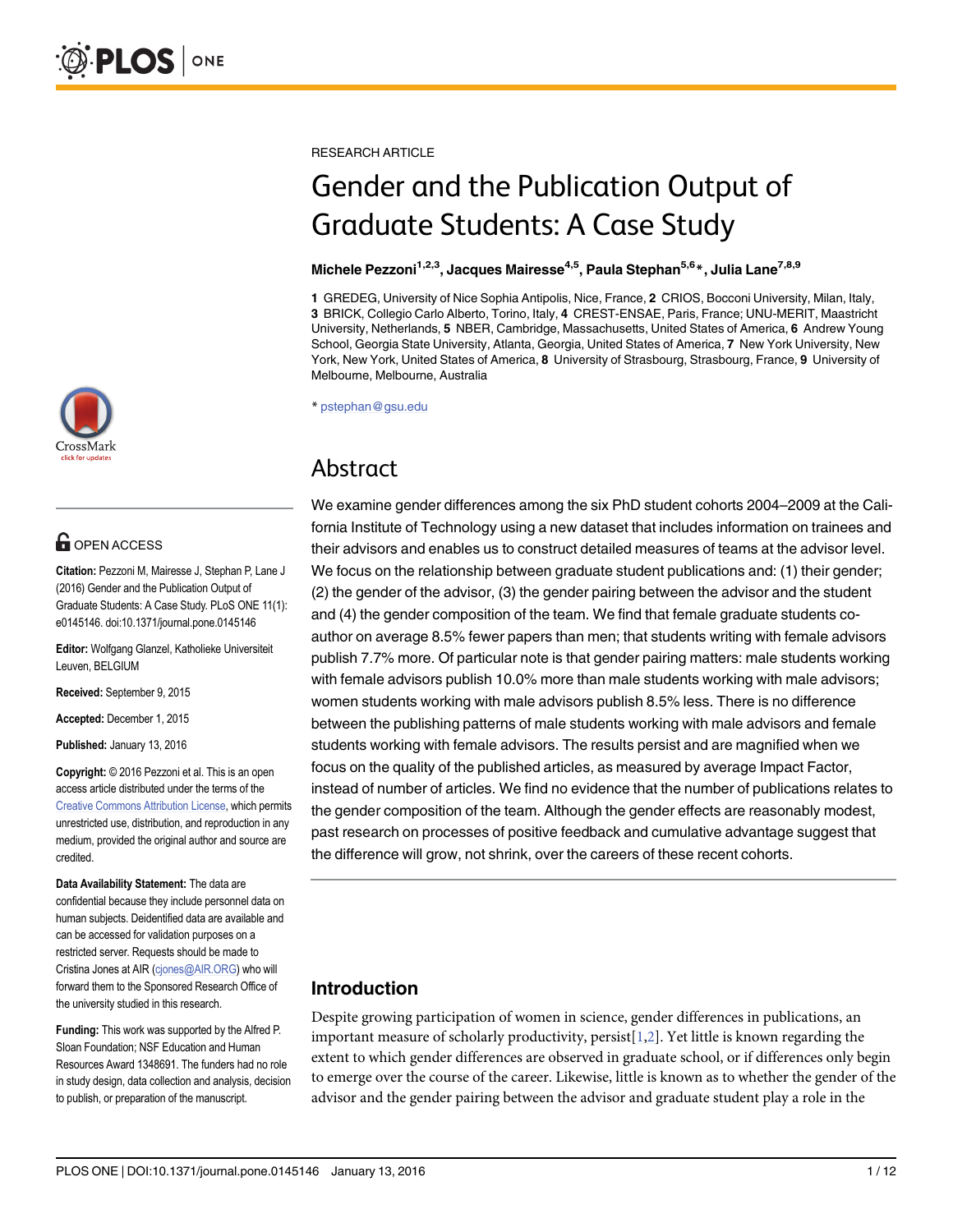<span id="page-2-0"></span>

Competing Interests: The authors have declared that no competing interests exist.

scholarly productivity of the student. Nor do we know whether the gender composition of the team that the student works with while training is correlated with publishing productivity.

In this paper we examine differences in publications among the six PhD student cohorts 2004–2009 at the California Institute of Technology (Caltech), a highly selective research intensive university, using a new dataset that includes longitudinal information, such as occupation, on all individuals paid on federal grants and connects them with their publications. We focus on graduate students given the key role that publications at the time of training play in subsequent placement outcomes and career trajectories. We are particularly interested in how the publications of graduate students relate to their gender and the gender of the advisor. We are also interested in whether the gender effects of the advisor are mediated by the gender of the graduate student.

The data enable us to go one step further in studying the publishing productivity of graduate students by constructing a detailed measure of teams at the advisor level. We use this measure to explore how the gender composition of the team relates to publications. We see our work as an important contribution given the key role that teams play in affecting productivity, be it that of scientists[[3](#page-11-0)–[5](#page-11-0)], soccer players [[6\]](#page-11-0), supermarket checkers [[7](#page-11-0)], or fruit pickers [[8\]](#page-11-0). The exploration of teams is particularly relevant given the important role that graduate students and postdoctoral fellows play in teams in science  $[9,10]$  $[9,10]$  $[9,10]$  $[9,10]$  $[9,10]$  and work that relates team performance to the gender composition of the team $[11-13]$  $[11-13]$  $[11-13]$  $[11-13]$ .

#### Framing

Numerous studies have examined gender differences in the productivity of scientists [\[1,14](#page-11-0)-[17\]](#page-11-0). Virtually none, however, have studied whether at the earliest stage of a scientist's professional career—during graduate school—there is a gender difference in publication output, and if differences exist, the effect of systematic gender variation in graduate students' professional environment on publication outcomes. Even small early career differences can have substantial later career effects, given what is known concerning processes of cumulative advantage and positive feedback mechanisms in science[[18](#page-12-0)–[20](#page-12-0)].

The gender of the advisor may affect mentoring, expectations and the evaluation of trainees' competencies. A study of US faculty in engineering, the natural sciences and psychology in the early 2000's found women advisors, for example, to "place significantly more emphasis on giving help to advisees" than male faculty did. The same study found male faculty members to meet more frequently with students and less by design, such as setting specific times for meetings, than did women faculty members [\[21](#page-12-0)]. Male faculty were also found to be less likely to see their ideal relationship with a student to be that of mentor-mentee, and more likely to see it as a collegial relationship, than did female faculty members. Male and female faculty at research-intensive institutions in the US rated male student applicants as significantly more competent than female students for a position of lab manager [[22](#page-12-0)]. They also offered more mentoring to male applicants than female applicants. Mentoring, in turn, has been shown to affect subsequent professional outcomes of women in economics[\[23\]](#page-12-0). A recent experiment [\[24](#page-12-0)], however, found that, regardless of gender, faculty in biology, economics, engineering, and psychology working at a large number of US institutions had a 2:1 preference for hypothetically hiring female applicants over male applicants for a tenure track assistant professor position.

The gender match between advisors and advisees may also be important. Gender, for example, plays a role in how dyads evaluate scientific expertise. A study of 60 teams working in multidisciplinary research centers at a US university found men to give higher ratings to the expertise of other males on their scientific team regardless of the education level of the men. Women were found to give higher ratings to men who are highly educated than they do to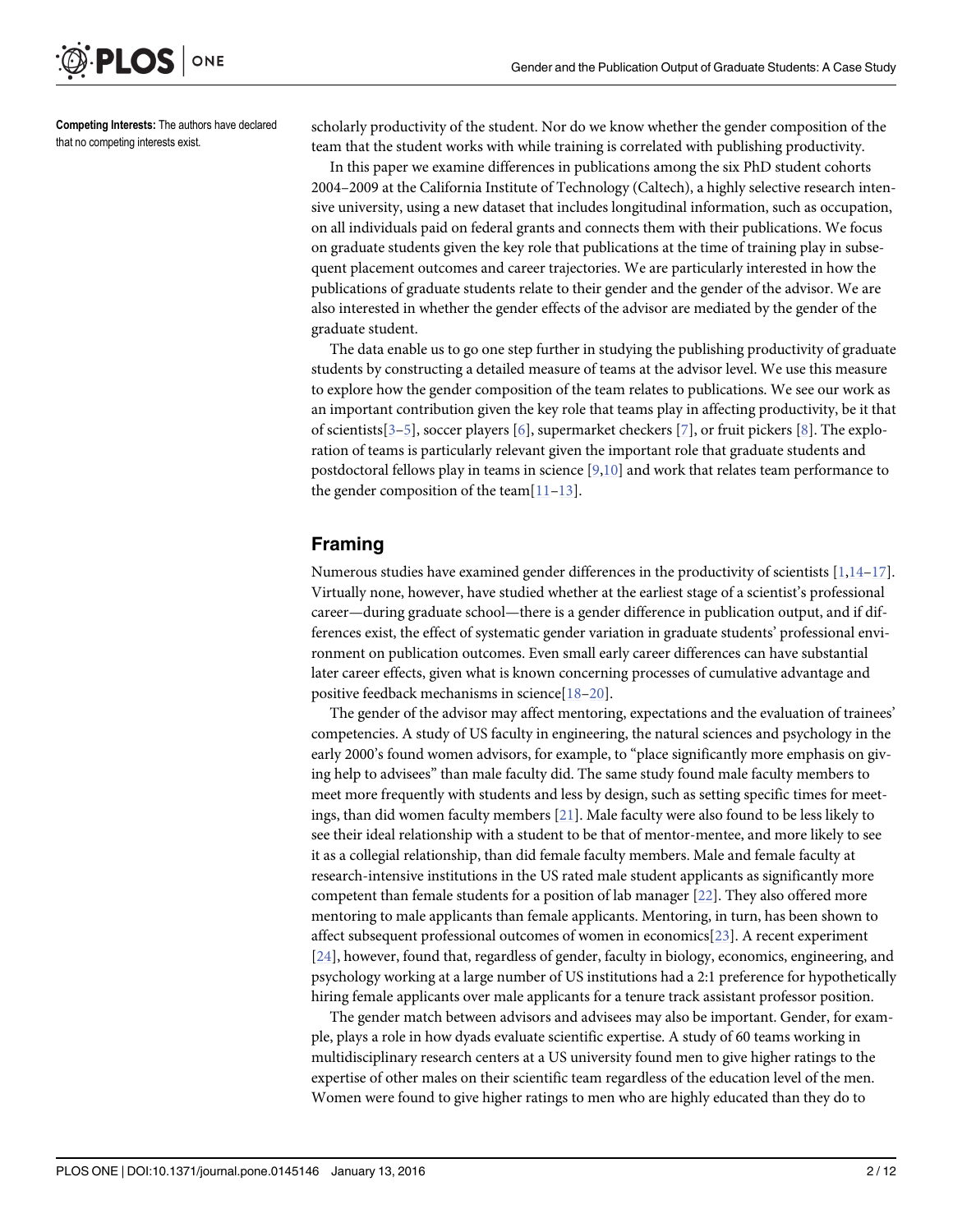women who are highly educated  $[11]$  $[11]$  $[11]$ . The gender pairing between faculty and advisee also plays a role in faculty evaluation of factors seen as contributing to success. When evaluating male students, for example, a study in the early 1990s of faculty in doctoral granting departments in science and engineering at US universities found women to put more emphasis on external factors, such as graduating from an elite institution or being aligned with an important faculty member than did male faculty members; no difference was found in terms of how male and female advisors rate the importance of internal factors, such as intelligence and hard work, of male students. For women students, both male and female advisors saw external factors playing a more important role than for male students [[25\]](#page-12-0). Recent work finds gender pairings to be based on gender and accomplishments: males in the US train few women in the biomedical sciences relative to their presence in the training pool: the effect is strongest among elite male faculty $[26]$  $[26]$  $[26]$ . Past research that examines how gender pairing at the graduate level in science and engineering relates to productivity, focuses on the productivity of the advisor, not that of the student, and finds the productivity of male advisors to be an increasing function of the number of male students  $[16]$  $[16]$ .

The characteristics of the team with which a graduate student works may also affect publication output, since teams perform better when members make the best use of others' expertise. When deference among members of multidisciplinary teams working at a research university is based on social affinity, (such as gender), the performance of scientific teams suffers while deference based on task contributions enhances performance [\[27\]](#page-12-0). Deference based on ethnicity may partly explain why the publication performance of teams, measured by the number of citations or the Impact Factor of the journal in which the publication appeared, is negatively related to the lack of ethnic diversity among the coauthors [\[28\]](#page-12-0). Productivity of teams at a US National Laboratory,[[29](#page-12-0)], however, was not found to be related to gender diversity of the team. The gender finding may relate to the mixed contributions that females bring to the team. On the plus side, and as demonstrated by  $[12]$  $[12]$  in a study of 40 teams, female dominated teams exhibit higher "collective intelligence," which, although uncorrelated with the average or maximum intelligence of individual members of the group, explains the performance of the group on a number of tasks. On the negative side, a study found that groups composed exclusively of women underperform groups of other gender configurations in terms of decision making [\[13](#page-11-0)]. Study subjects were MBA students and undergraduate students. The performance of individual members of the group may be mediated by their gender and the gender composition of the group. Female freshmen engineering students, for example, exhibit greater participation in female majority groups or in gender parity groups [\[30\]](#page-12-0); females randomly assigned to single sex classes in economics at the University of Essex were more likely to pass their first year courses and to score higher on required second year classes than peers who attended coeducational classes [[31\]](#page-12-0).

#### Materials and Methods

This research and the research design were approved by the Institutional Review Board at the American Institutes of Research. Consent of subjects was not required by the IRB; records of all study subjects were anonymized and de-identified prior to analysis.

We use UMETRICS data to examine the role of gender. UMETRICS data consist of longitudinal information on the researchers directly supported on federal grants, and the vendors who are providing goods and services to support those grants. The data were originally generated as part of the STARMETRICS partnership between 5 federal science agencies, the White House Office of Science and Technology Policy, and over 90 U.S. research universities. The researchers and administrators at the Committee on Institutional Cooperation (CIC) universities have

<span id="page-3-0"></span>**PLOS I** 

ONE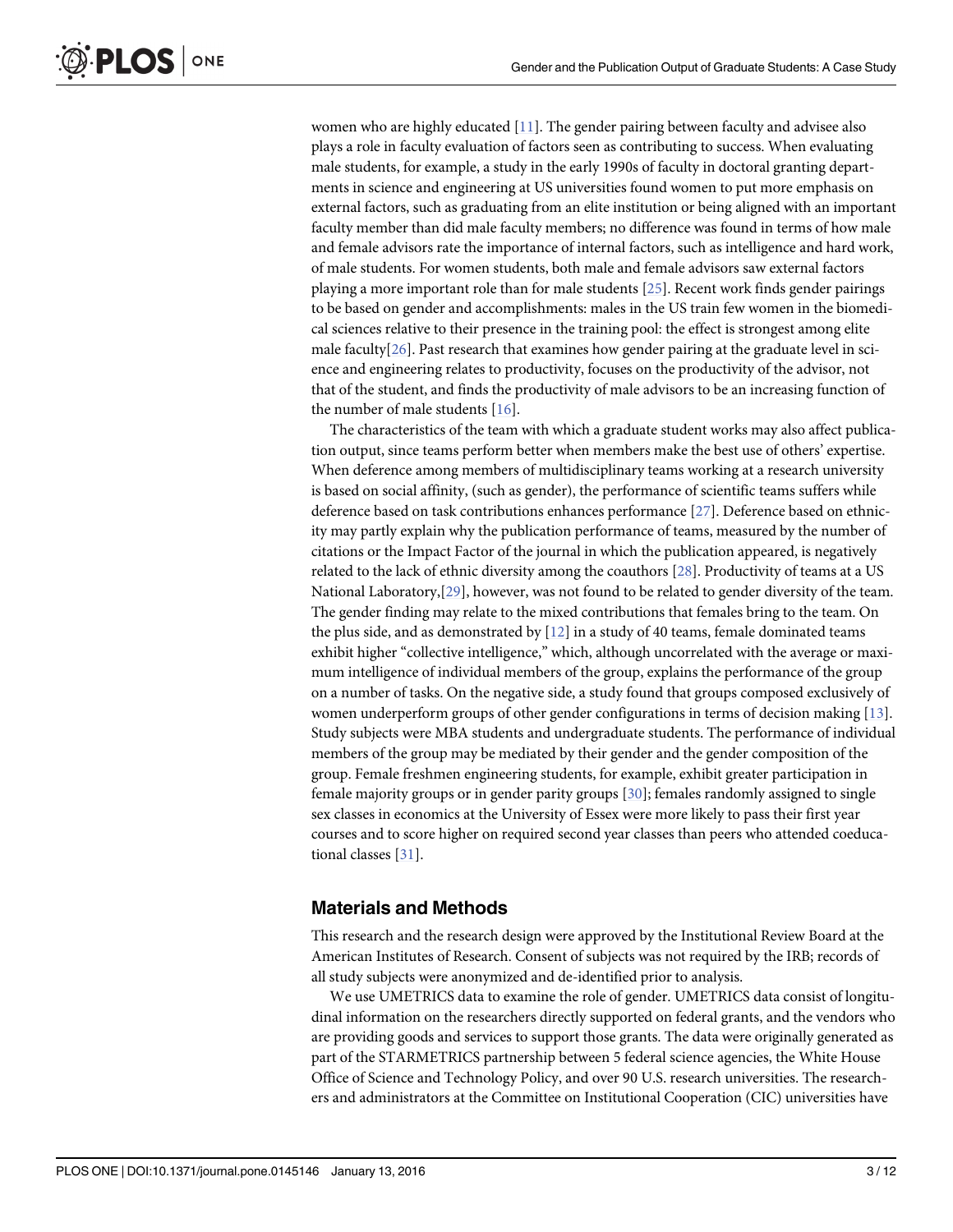<span id="page-4-0"></span>developed an enhanced version of the data so that researchers can link to external datasets and generate better data to model the production and impact of science[[32\]](#page-12-0).

The specific dataset is derived from detailed payroll data of Caltech. It captures longitudinal quarterly data on all individuals (and their occupations) paid on federal grants for the period 2000–2012. We examine the productivity of PhD students who received their degree between 2004 and 2009. Receipt of the PhD is determined by matching the names of PhD students with dissertation records kept in the Caltech library. The name of the advisor is also taken from the dissertation record, as is the discipline of the thesis. We determine gender by matching the first name and approximate date of birth to publicly available Social Security Administration data to determine the probable gender; in cases where we cannot determine gender using this method, we do so by web searches. We observe 933 PhD students enrolled in programs in engineering and the natural sciences who graduated during the interval 2004 to 2009 (Table A in [S1 File](#page-10-0)). Approximately two-thirds receive degrees in engineering or the physical sciences; 29.2% (272 PhD students) are female (Table B in [S1 File\)](#page-10-0). Publication data are derived by matching the name of the advisor to Web of Science (WOS). [[33](#page-12-0)]

We attribute to the students articles co-authored with their advisor. In order to provide sufficient time for research to be refereed and published, we measure productivity in year  $t$  (pub<sub>t</sub>) as the sum of articles published in years t, t+1 and t+2 divided by 3; the results are robust to different measures (Table L in [S1 File\)](#page-10-0). Most students (88.2% percent) publish either while a student or soon after graduating. The average number of publications per year is nearly one article (0.86). We use the 5-year Impact Factor, taken from Journal Citation Report, as a measure of quality[[33](#page-12-0)].

We construct a measure of the team with which the focal student works at each year t to explore the role that team composition plays in publication activity. The construct bases team membership on the number of postdoctoral researchers, PhD students, technicians and staff scientists supported on a PI's federal grants as well as the number of PhD students the PI supervises. (Details provided in [S1 File\)](#page-10-0). Team size in year t is then determined by averaging team size for the three preceding years. Our measure of team size excludes the focal student and the advisor. The average size of the team is 8.2, 6.1 of whom are PhD students, 1.9 are postdocs and 0.2 are staff scientists. We find that all but 4 percent of the students who received a PhD during the study period belong to a team. For the sake of simplicity, and with virtually no impact on the results, we restrict the analysis to students with a team. We thus obtain a pooled panel database of 5151 observations for 933 PhD students during their average 5.5 years of PhD study to model their publications during these years.

The dependent variable in the regression analysis is  $log(1+pub<sub>t</sub>)$ . We use Ordinary Least Squares (OLS) with clustered robust standard errors. The results are virtually unchanged when we rely on Poisson estimation instead of OLS (Table M [S1 File\)](#page-10-0). In all regressions we control for discipline, number of years since starting the PhD, year of defense, whether the student had at least one publication in their first year of study, the log of publications of the advisor lagged one year and whether the advisor had any publications in the last three years.

#### **Results**

#### Gender of Student

In any given year of study, female students publish approximately 8.5% fewer articles than male students ( $Table 1$ , column 1). The gender differences exist throughout the graduate career [\(Fig 1\)](#page-6-0). There are substantial field specific differences: the gender difference is greatest in biology, with a gap of 13%, and least in physics, with a gap of 5.5% ( $Fig 2$ ). Two other findings from the regression analysis are of particular interest. First, publishing during the first year of a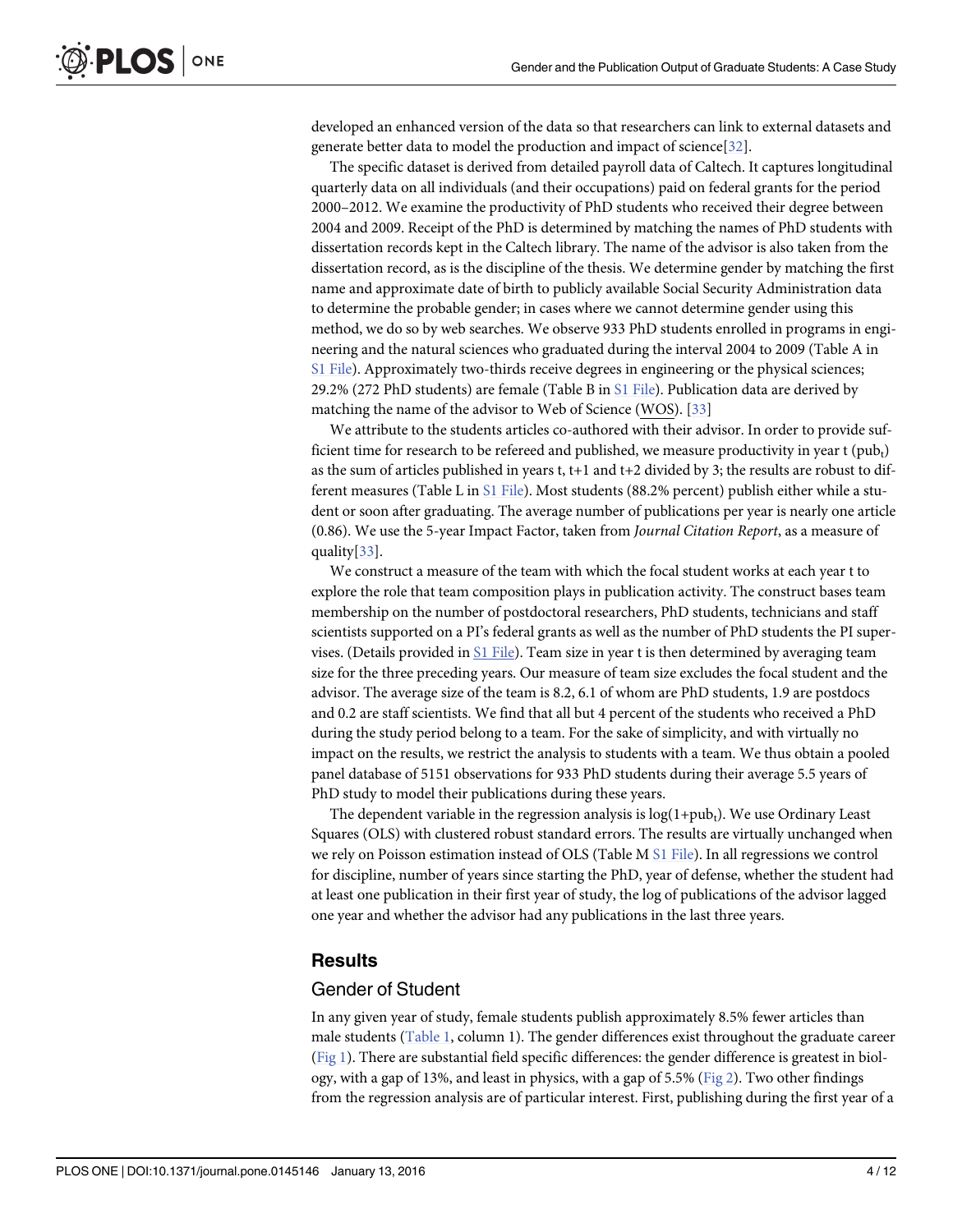[Table 1.](#page-4-0) Regression Results for Ph.D. productivity. Study sample includes the 933 PhD students who defended their thesis in the period 2004-2009. Control for advisor productivity, discipline, number of years since starting the Ph.D., and year of Ph.D. defense apply.

| <b>VARIABLES</b>                              | (1)<br>log(1+(t+t1+t2)/3) | (2)<br>$log(1+(t+t1+t2)/3)$ | (3)<br>$log(1+(t+t1+t2)/3)$ |
|-----------------------------------------------|---------------------------|-----------------------------|-----------------------------|
| Female student                                | $-0.085***$               |                             |                             |
| Female advisor                                |                           | $0.077**$                   |                             |
| M-student M-advisor                           |                           |                             | ref                         |
| F-student M-advisor                           |                           |                             | $-0.085***$                 |
| M-student F-advisor                           |                           |                             | $0.10**$                    |
| <b>F-student F-advisor</b>                    |                           |                             | $-0.021$                    |
| More than one advisor                         | 0.020                     | 0.020                       | 0.027                       |
| At least one co-advisor                       | $-0.069$                  | $-0.072$                    | $-0.067$                    |
| At least one publication first year           | $0.17***$                 | $0.17***$                   | $0.17***$                   |
| log(advisor's publications) (lagged centered) | $0.094***$                | $0.094***$                  | $0.094***$                  |
| No advisor pub. in t-1, t-2, t-3              | $-0.22***$                | $-0.25***$                  | $-0.23***$                  |
| Constant                                      | $0.29***$                 | $0.27***$                   | $0.29***$                   |
| <b>Observations</b>                           | 5,151                     | 5,151                       | 5,151                       |
| R-squared                                     | 0.164                     | 0.159                       | 0.167                       |
| Dummy discipline                              | Yes                       | yes                         | yes                         |
| Number of years since starting PhD            | Yes                       | yes                         | yes                         |
| Year of PhD defense                           | Yes                       | yes                         | yes                         |

\*\* significant at the 5% level;

ONE

<span id="page-5-0"></span>**PLOS I** 

\*\*\* significant at the 1% level

doi:10.1371/journal.pone.0145146.t001

student's PhD studies is predictive of the student's publications in his or her subsequent graduate career. Second, students who work with a highly productive advisor publish more than those who work with a less productive advisor.

#### Gender of Advisor

We observe 204 unique advisors who have supervised one or more dissertations during the period; 12.3% of whom are female. Advisors are highly productive (Table C in [S1 File](#page-10-0)). Male advisors author on average 7.6 articles per year; female advisors author 6.3 publications per year ( $p < .05$ ). A larger proportion of female advisors ( $p < .05$ ) have not published in the previous three year period than males (5.0% vs. 2.2%), consistent with previous work finding that female scientists are more likely to exhibit non-publishing spells [[2](#page-11-0),[34](#page-12-0)] than are men.

The majority of students work with a unique advisor; a small percentage have co-advisors. Eleven percent of the students work with a female advisor. Students working with female advi-sors publish the same or more than men up to the year they defend their dissertation ([Fig 3\)](#page-8-0). As seen in [Fig 3,](#page-8-0) and column 2 of Table 1, we find that students working with a female advisor publish 7.7% more articles a year than do those writing with a male advisor. We find no significant relationship between number of coauthors and the gender of advisor, controlling for characteristics such as field and previous publication history of the advisor and thus reject the hypothesis that the premium is driven by the possible proclivity of women advisors to be more inclusive in defining coauthors. The difference in the publishing productivity of students with female advisors vs. male advisors is greatest in physics and the biological sciences; smallest in engineering and chemistry [\(Fig 2\)](#page-7-0).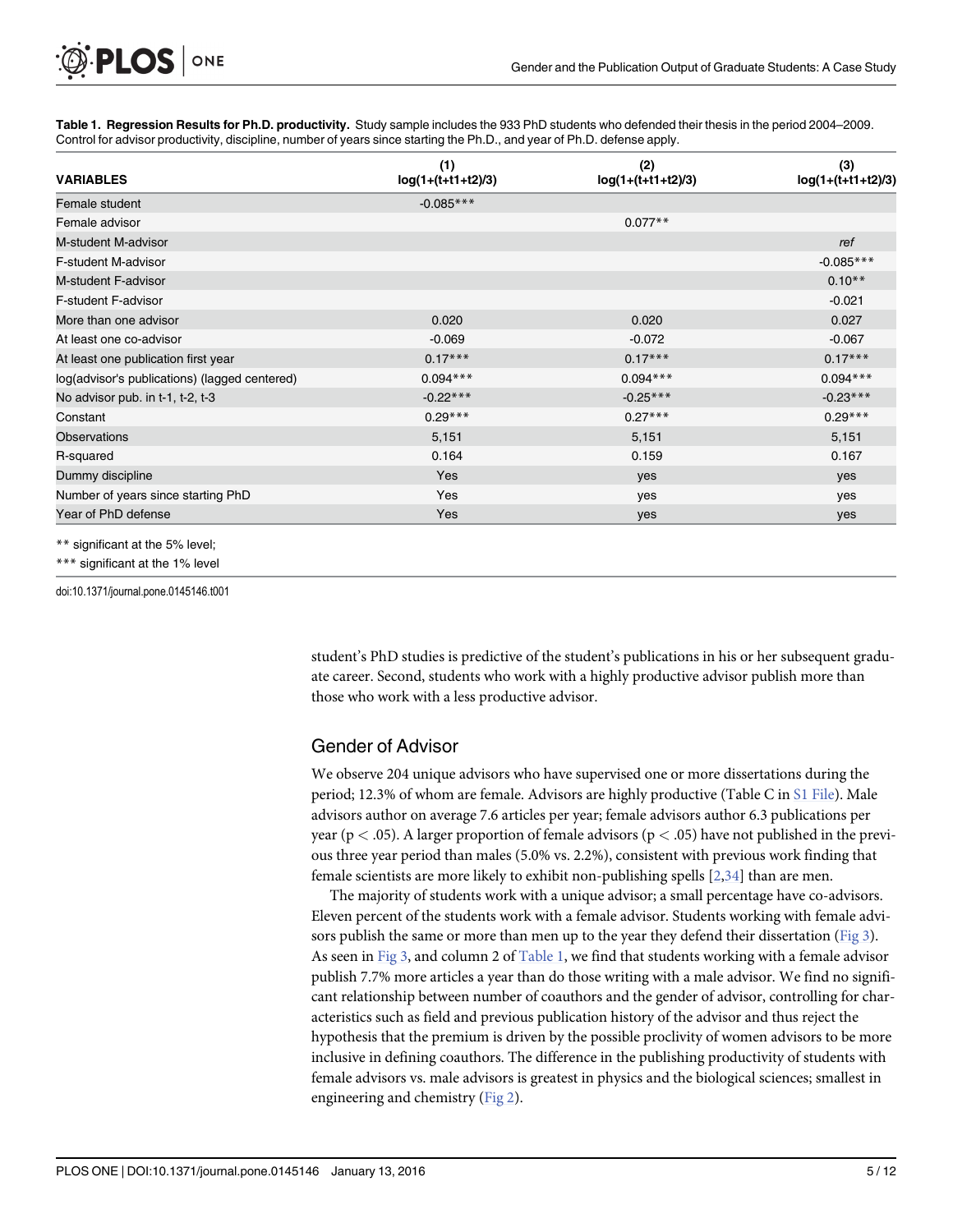<span id="page-6-0"></span>

Male PhD pub. with advisor Female PhD pub. with advisor

[Fig 1. A](#page-4-0)verage number of publications of students classified by gender. The average number of publication is calculated every year, starting from 5 years before the thesis defense (d-5) until two years after the thesis defense (d+2).

doi:10.1371/journal.pone.0145146.g001

#### Gender Dyads

We divide students and advisors into four dyads: MM; FF; MF; FM, where the first letter refers to the gender of the student and the second the gender of the advisor. The majority of male stu-dents write with a male advisor as do the majority of female students [\(Fig 4](#page-8-0) and Table F in [S1](#page-10-0) [File](#page-10-0)). The percent of male students working with a female advisor is greatest in biology, smallest in engineering. The percent of female students working with a male advisor is greatest in chemistry and smallest in engineering and physics.

For purposes of statistical analysis, we benchmark the FF, FM, MF groups against the MM group. We find that women writing with male advisors publish 8.5% less than males writing with male advisors ( $p < .01$ ); men writing with female advisors publish 10% more ( $p < .05$ ); no significant difference exists between women writing with women and the male-male benchmark ([Fig 5](#page-9-0) and column 3 of [Table 1](#page-5-0)). The female student-male advisor "penalty" is greatest in biology and chemistry; smallest in engineering. The male student-female advisor "premium" is greatest in physics; next greatest in engineering. It is not present, and indeed is negative, in chemistry.

The results indicate that the gender gap is greatest between women writing with male advisors and men writing with female advisors. We are not able to determine if the observed difference is related to the mentoring relationship between the male advisor and the female student, the extent to which the advisor utilizes the expertise of the student or if it is a result of some type of matching whereby women are either assigned or drawn to less productive male advisors or less productive female advisors choose women. Likewise, we are unable to determine whether the premium observed for men writing with female advisors is driven by selection or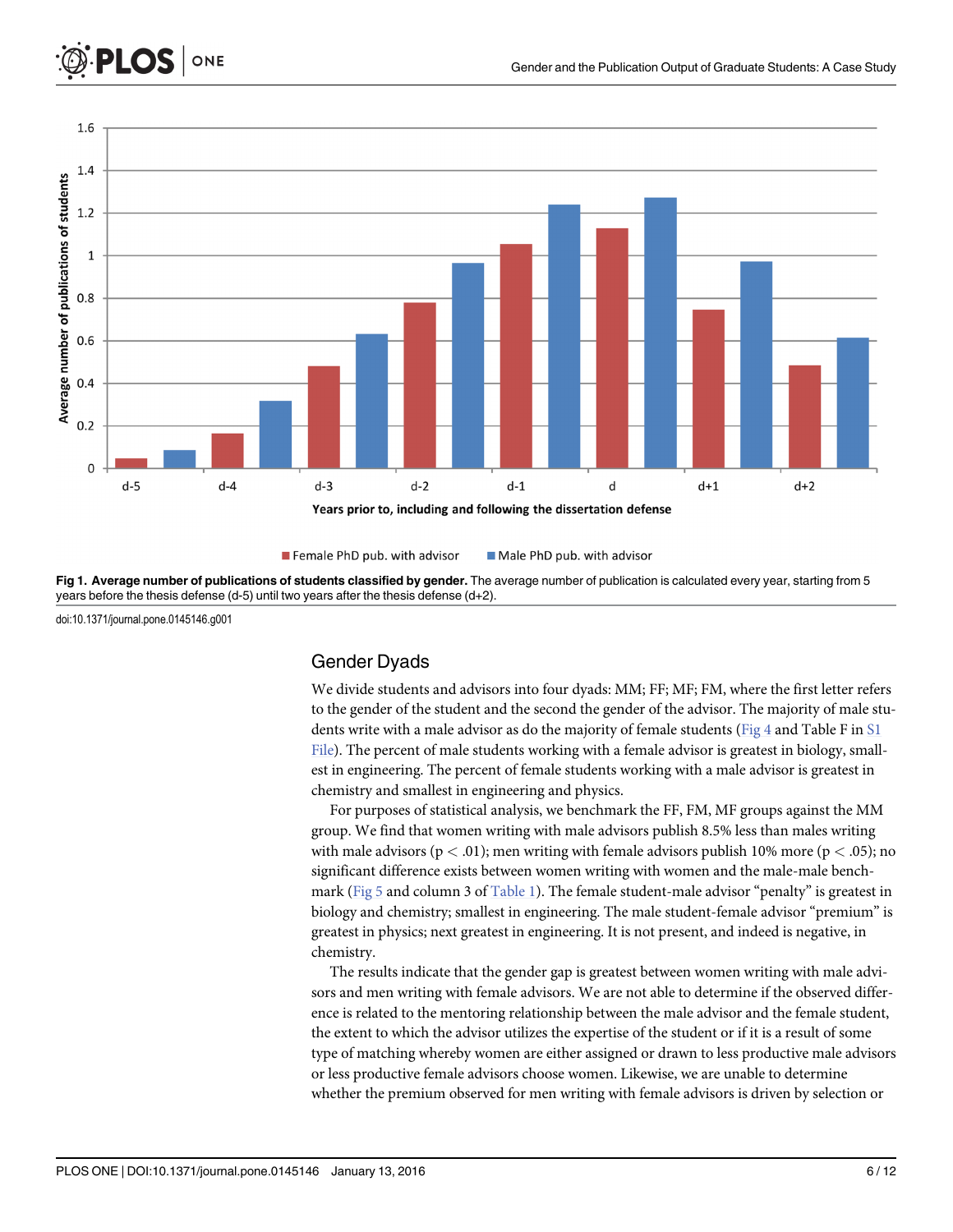<span id="page-7-0"></span>



#### **Female student Female advisor**

[Fig 2. D](#page-4-0)iscipline difference in student publications by gender of student and gender of advisor (Baseline is male student and male advisor). The productivity differences for all disciplines are the graphical representation of the marginal effects of the OLS estimation in [Table 1](#page-5-0), columns 1 and 2. The productivity differences at discipline level are the marginal effect of an OLS estimation where we interact the student and advisor gender dummies with the discipline dummy. Control for advisor productivity, number of years since starting the Ph.D., and year of Ph.D. defense are applied.

doi:10.1371/journal.pone.0145146.g002

by female advisors devoting more resources and social capital to male students than they do to female students.

In order to examine if the findings apply to the quality of publications as well as the quantity, we estimate an equation in which the dependent variable is the average 5-year Impact Factor of journals in which the focal student publishes (Table G in  $SI$  File). The results suggest that gender disparity as measured by quality of publications between female students with a male advisor and male students with a female advisor is greater than is the quantity disparity.

#### Gender of Team

The average team of the focal PhD student consists of about 8 individuals, approximately three-fourths of whom are PhD students; 22% are postdoctoral researchers. A small percent are staff scientists and technicians. The largest team has almost 35 members, the smallest has one member, excluding the focal PhD student and advisor, who are not counted in measuring team size or gender composition of the team. Approximately 75% of the members of the team are male. The vast majority of teams—83.3%—are mixed in terms of gender. Female advisors are significantly more likely to have a higher proportion of female members on their team– 37.6% versus 28.6% for male advisors; this is consistent with work that shows "homophily" in the formation of authorship patterns [[35\]](#page-12-0).

We find no evidence that the publication levels of the student relates to the gender composition of the team (Table K in [S1 File](#page-10-0)). This finding is consistent with the literature suggesting that female dominated teams bring both pluses and minuses to the table in affecting productivity. Moreover, we find no evidence that gender plays a mediating role in terms of the gender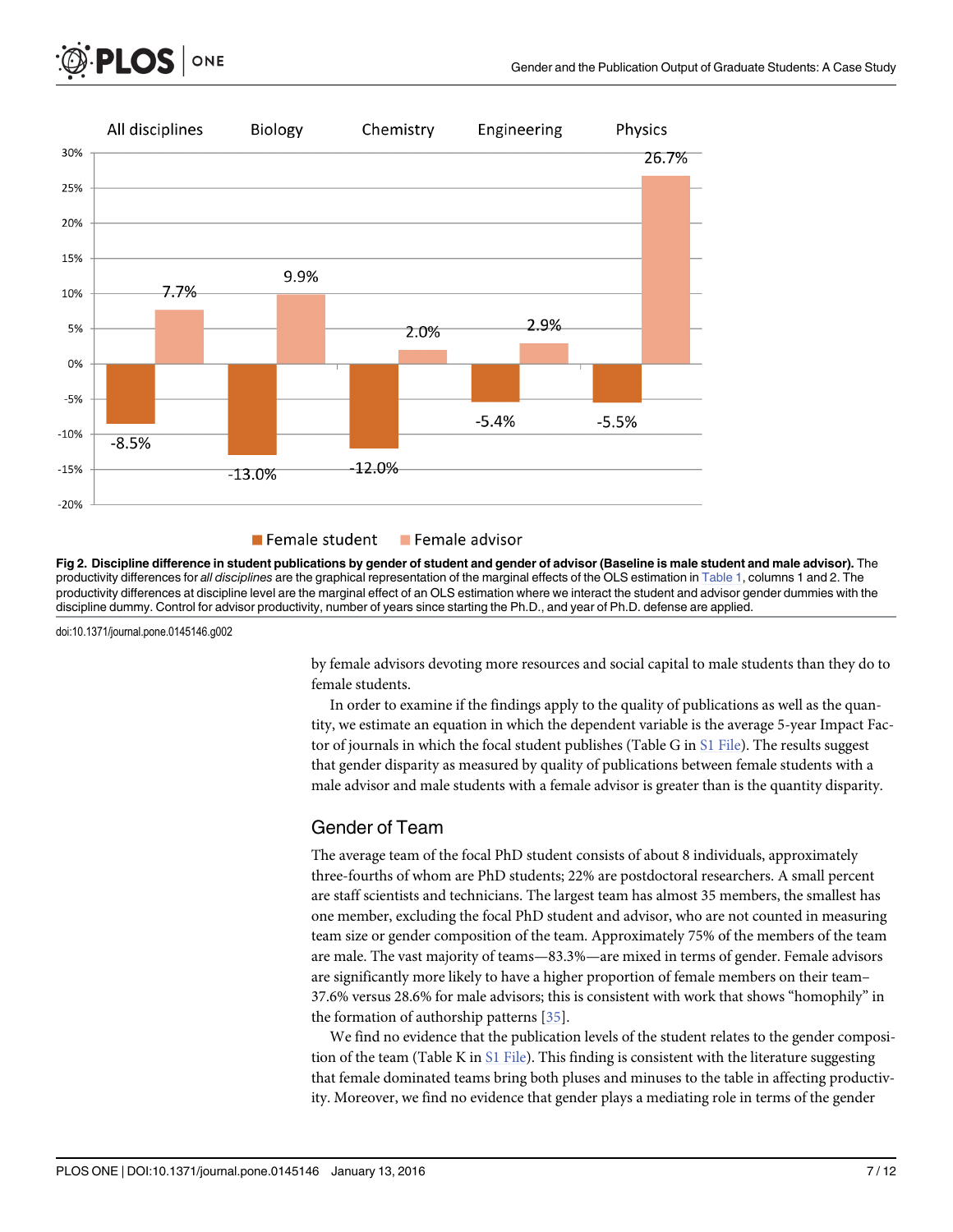<span id="page-8-0"></span>

PhD pub. with a female advisor PhD pub. with a male advisor

[Fig 3. A](#page-5-0)verage number of publications of students classified by gender of advisor. The average number of publication is calculated every year starting from 5 years before the thesis defense (d-5) until two years after the thesis defense (d+2).

doi:10.1371/journal.pone.0145146.g003





doi:10.1371/journal.pone.0145146.g004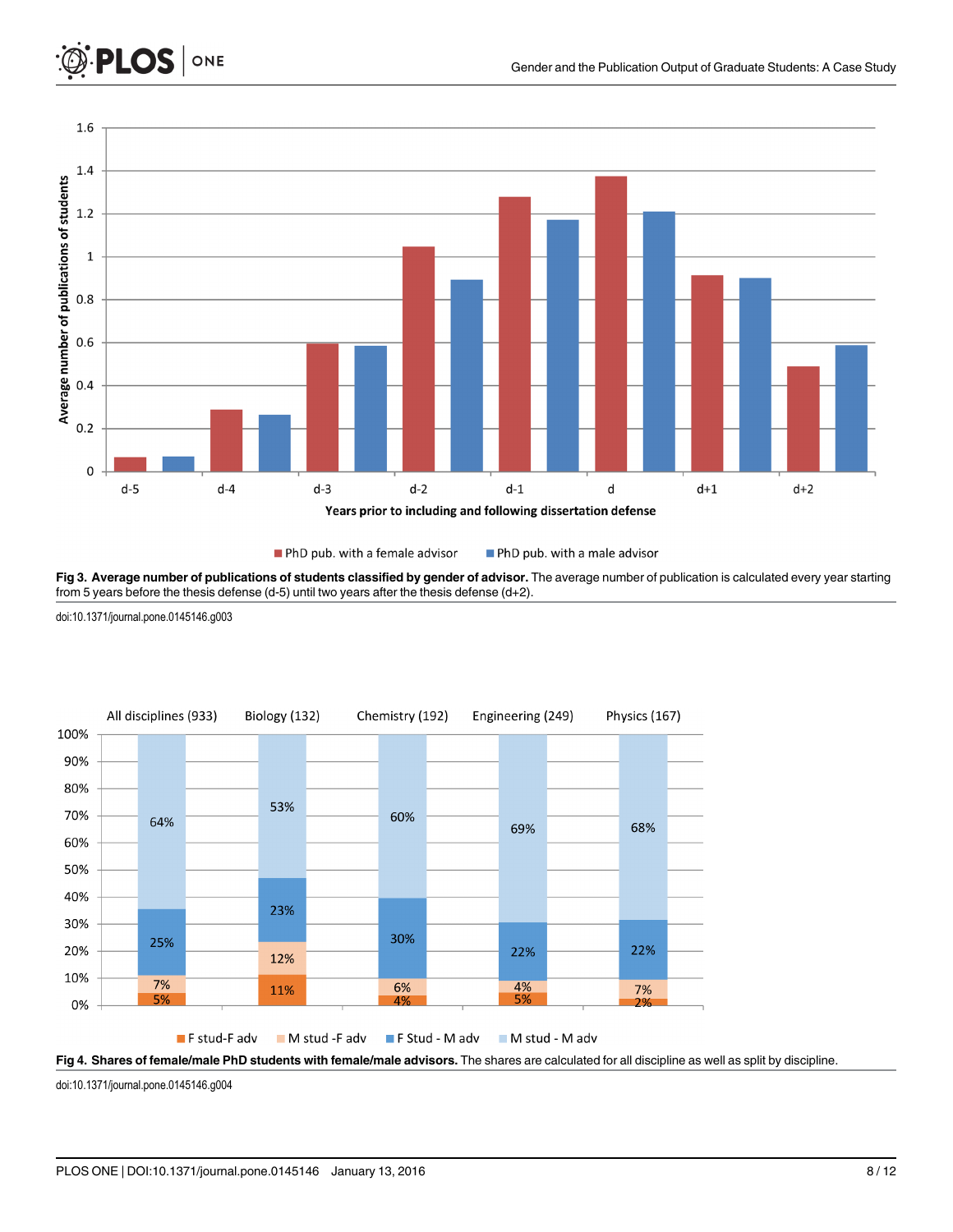<span id="page-9-0"></span>



[Fig 5. S](#page-6-0)tudent publication productivity differences by discipline and by student-advisor gender dyad (baseline male student-male advisor dyad). The productivity differences for all disciplines are the graphical representation of the marginal effects of the OLS estimation in [Table 1](#page-5-0), column 3. The productivity differences at discipline level are the marginal effect of an OLS estimation where we interact the student-advisor gender dyad dummies with the discipline dummy. Control for advisor's productivity, number of years since starting the Ph.D., and year of Ph.D. defense apply.

doi:10.1371/journal.pone.0145146.g005

composition: Female students neither benefit nor are penalized by working on teams that are increasingly female.

#### **Discussion**

We use new data at the project level to examine the under-researched question of how gender —that of the individual, the advisor and the team—relate to the research productivity of PhD students. We find the direct relationship between gender and publications to be relatively small: women PhD students write approximately 8.5% fewer papers than their male counterparts during their doctoral studies. This is approximately 45 percent less than the gender differ-ential that has recently been reported among faculty [\[1\]](#page-11-0). Although the differential is modest, past research on processes of positive feedback and cumulative advantage suggest that the difference will grow over the careers of this recent cohort, not shrink. We also find gender differences to be mediated by the gender of the advisor. Students with female advisors publish more; the premium is only realized by male students, not female students. Moreover, women writing with male advisors publish less than men writing with male advisors. Together these results indicate that the gender gap is greatest between female students working with a male advisor and male students working with a female advisor. The result persists, and indeed is magnified, when we look at the quality of publications, as measured by average Impact Factor, rather than the quantity of publications.

Our data allow us to explore whether the student's productivity relates to the gender composition of the team with which the student works. Our research is novel in this sense: we are the first to measure team size and gender composition using administrative records. We find no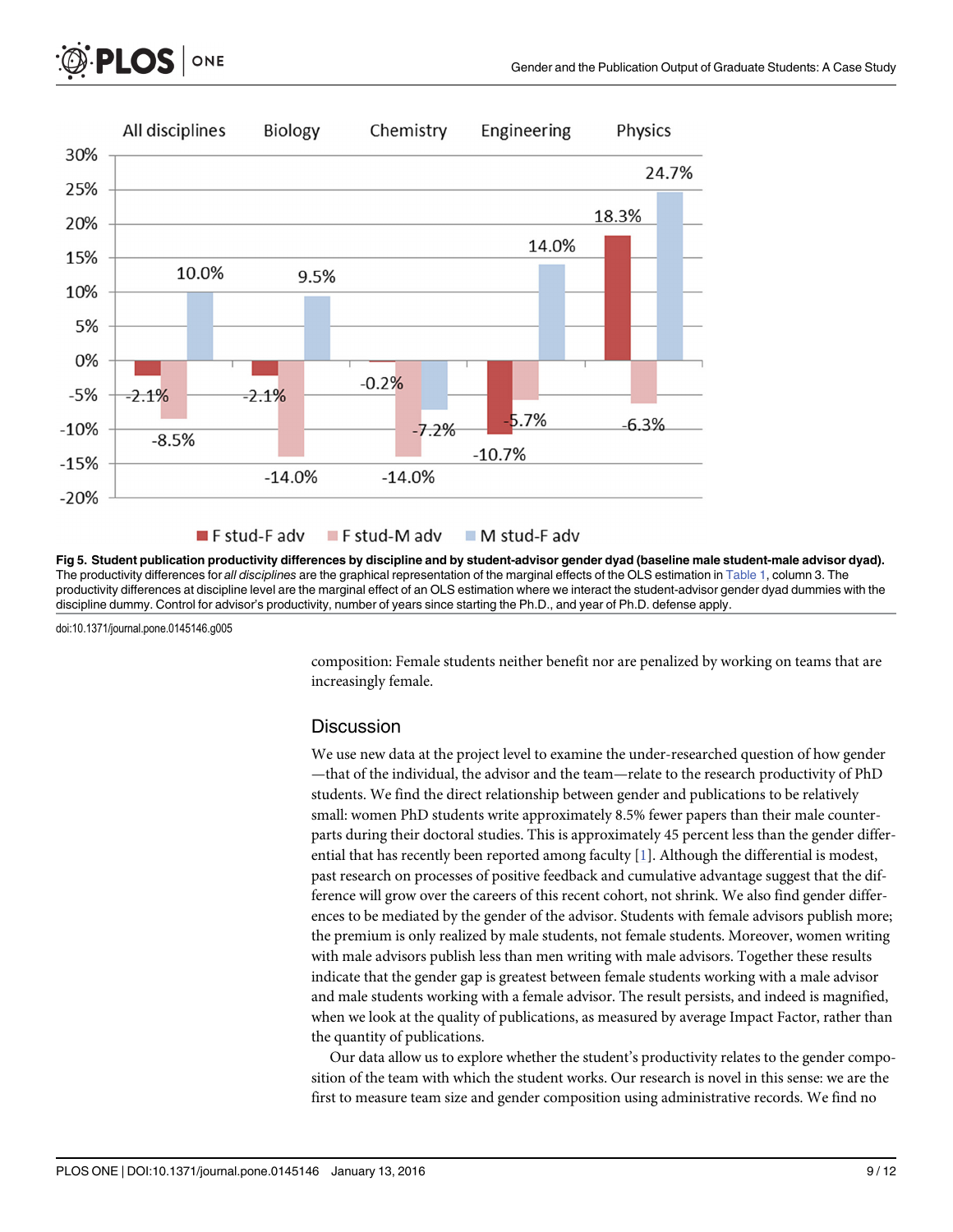<span id="page-10-0"></span>evidence of a significant relationship between the two, where the gender composition of the team is measured in terms of the percent of the team that is female. Moreover, we find no indication that the effect of the gender composition of the team on productivity is mediated by the gender of the student.

Several caveats accompany our research. First, our results are for a highly selective research intensive institution and are not necessarily generalizable to other institutions. Second, we are not able to determine causality. For example, the finding that the gender dyad of the advisor and student plays a role could stem from a variety of causes, such as matching, undervaluation of the research skills of women by male advisors, the amount of energy and effort faculty invest in students or a tendency of women to apply to work under less productive male advisors. They could also arise by gender bias in response to student applications [[36](#page-12-0)]. Third, our measure of team size of the student is biased downward since it does not include postdoctoral researchers who are members of the team but supported on fellowships or other sources of funds rather than grants. Fourth, we only attribute publications to a student if they are coauthored with the dissertation advisor; sole-authored papers or the small number of papers coauthored with other students or faculty who are not the advisors are excluded. Finally, we only use one measure of research productivity—publications. Richer measures, such as job placements and career trajectories are currently being developed.

Our results regarding gender pairing between advisor and advisee bear further research as to why a premium exists for males writing with females and a penalty exists for women writing with men. While we cannot determine causality, the finding raises a cautionary flag to advisors, students and administrators alike and is consistent with recent research showing that gender plays a role in the way in which faculty evaluate students [[22](#page-12-0)] and respond to student inquiries [\[36](#page-12-0)]. We hope that other researchers will take up the issue of gender differences among doctoral students, as UMETRICS data, which include an increasing number of research institutions and links to Census data, become available to the research community through the new Institute for Research on Innovation and Science and through Census Research Data Centers.

#### Supporting Information

[S1 File.](http://www.plosone.org/article/fetchSingleRepresentation.action?uri=info:doi/10.1371/journal.pone.0145146.s001) Table A in S1 File: Distribution of the study sample by year of thesis defense Table B in S1 File: Distribution of Ph.D. students and advisors by the discipline of the thesis Table C in S1 File: Average publication productivity of advisor smoothed over 3 years by discipline

Table D in S1 File: Alternative measures of publication productivity of the focal PhD student Table E in S1 File: Publication productivity and average 5-year Impact Factor (IF) smoothed over 3 years by discipline

Table F in S1 File: Panel of five tables providing information on study sample of PhD students by gender of the student and gender of the advisor

Table G in S1 File: OLS robustness check of gender effects when output is measured as average Impact Factor (avg\_IF) of journals in which focal student publishes.

Figure A in S1 File: Team definition

Table H in S1 File: Average share of female team members

Table I in S1 File: Average share of female team members by discipline

Table J in S1 File: Average number of PhD, Postdoc, and staff scientist within the team by gender

Table K in S1 File: Regression Results for Ph.D. productivity, focus on team characteristics Table L in S1 File: Robustness check of the econometric exercise; alternative measures of dependent variable.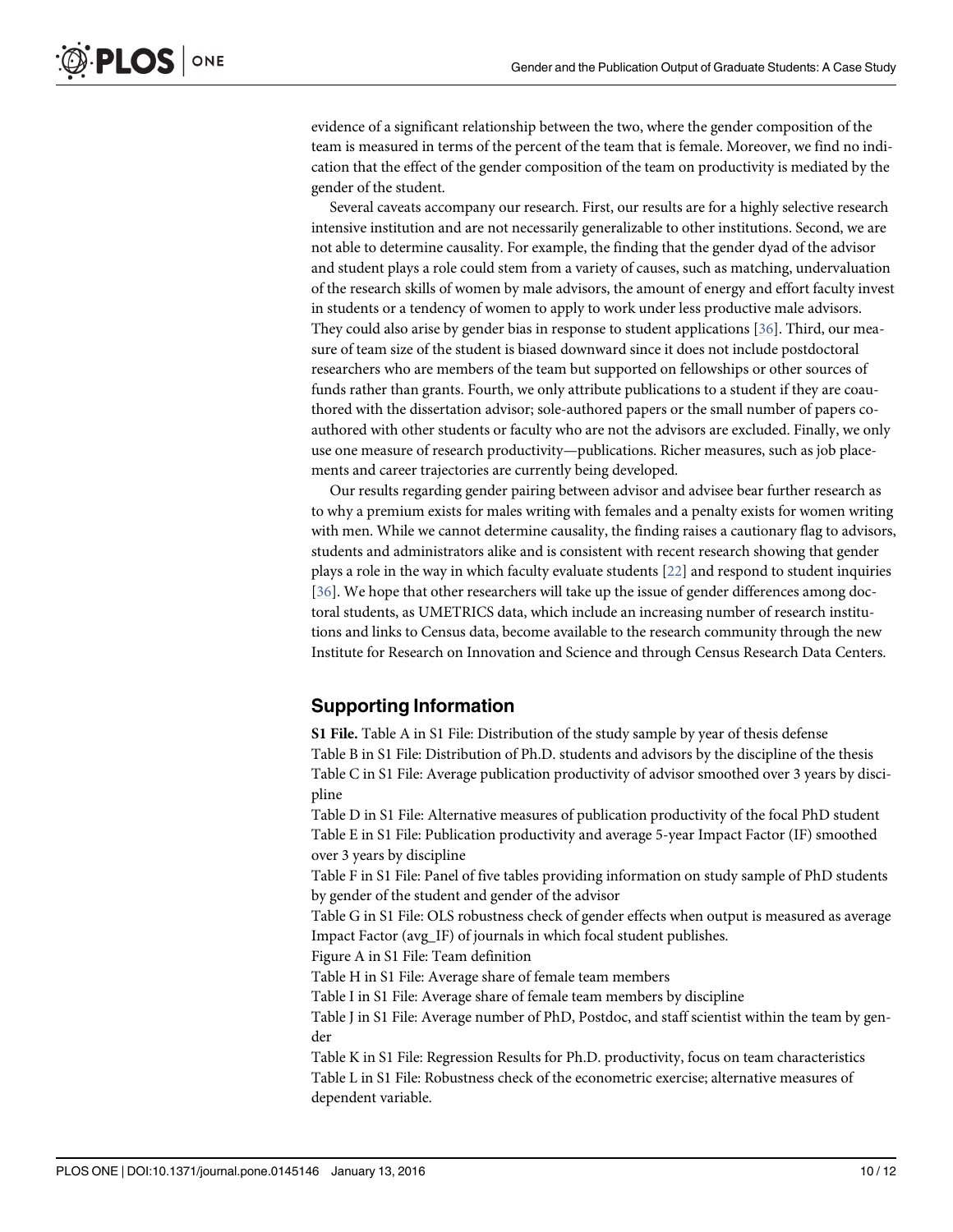<span id="page-11-0"></span>Table M in S1 File: Robustness check of the econometric exercise using Poisson estimates Table N in S1 File: OLS robustness check of control for advisor "quality" (DOCX)

#### Acknowledgments

We thank Christina Jones and David Mayo for help with data issues. Megan McGarvey, Kaye Husbands Fealing and Cornelia Lawson made useful comments on earlier drafts of this paper. We acknowledge support from the Alfred P. Sloan Foundation and NSF Education and Human Resources Award 1348691.

### Author Contributions

Conceived and designed the experiments: MP JM PS. Analyzed the data: MP JM. Contributed reagents/materials/analysis tools: MP JL. Wrote the paper: JL PS.

#### **References**

- [1.](#page-1-0) Ceci SJ, Ginther DK, Kahn S, Williams WM. Women in academic science: Explaining the gap. Psychol Sci Public Interes. 2014;
- [2.](#page-1-0) Mairesse J, Pezzoni M. Does Gender Affect Scientific Productivity? Rev économique. Presses de Sciences Po; 2015; 66: 65–113.
- [3.](#page-2-0) Wuchty S, Jones BF, Uzzi B. The Increasing Dominance of Teams in Production of Knowledge. Science (80-). 2007; 316: 1036–1039. doi: [10.1126/science.1136099](http://dx.doi.org/10.1126/science.1136099)
- 4. Azoulay P, Graff Zivin J, Wang J. Superstar Extinction. Q J Econ. MIT Press; 2010; 125: 549–589. Available: <http://ideas.repec.org/a/tpr/qjecon/v125y2010i2p549-589.html>
- [5.](#page-2-0) Hilton NJ, Cooke ML. Enhancing the Effectiveness of Team Science. Washington DC; 2015.
- [6.](#page-2-0) Ichniowski C, Preston A. Do Star Performers Produce More Stars? Peer Effects and Learning in Elite Teams. Natl Bur Econ Res Work Pap Ser. 2014;No. 20478.
- [7.](#page-2-0) Mas A, Moretti E. Peers at Work. Am Econ Rev. 2009; 99: 112–145. Available: doi: [10.1257/aer.99.1.](http://dx.doi.org/10.1257/aer.99.1.112) [112](http://dx.doi.org/10.1257/aer.99.1.112)
- [8.](#page-2-0) Bandiera O, Barankay I, Rasul I. Social connections and incentives in the workplace: Evidence from personnel data. Econometrica. Wiley Online Library; 2009; 77: 1047–1094.
- [9.](#page-2-0) Black Grant C, Stephan Paula E. The Economics of University Science and the Role of Foreign Graduate Students and Postdoctoral Scholars. American Universities in a Global Market. University of Chicago Press; 2010. pp. 129–161. Available: <http://www.nber.org/chapters/c11595>
- [10.](#page-2-0) Conti A, Liu CC. Bringing the lab back in: Personnel composition and scientific output at the MIT Department of Biology. Res Policy. Elsevier; 2015;
- [11.](#page-2-0) Joshi A. By whom and when is women's expertise recognized? The interactive effects of gender and education in science and engineering teams. Adm Sci Q. SAGE Publications; 2014; 0001839214528331.
- [12.](#page-3-0) Woolley AW, Chabris CF, Pentland A, Hashmi N, Malone TW. Evidence for a collective intelligence factor in the performance of human groups. Science (80-). American Association for the Advancement of Science; 2010; 330: 686–688.
- [13.](#page-2-0) Apesteguia J, Azmat G, Iriberri N. The impact of gender composition on team performance and decision making: evidence from the field. Manage Sci. INFORMS; 2012; 58: 78–93.
- [14.](#page-2-0) Lissoni F, Mairesse J, Montobbio F, Pezzoni M. Scientific productivity and academic promotion: a study on French and Italian physicists. Ind Corp Chang. Oxford Univ Press; 2011; 20: 253–294.
- 15. Fox MF. Gender, hierarchy, and science. Handbook of the Sociology of Gender. Springer; 2006. pp. 441–457.
- [16.](#page-3-0) Fox MF, Mohapatra S. Social-Organizational Characteristics of Work and Publication Productivity among Academic Scientists in Doctoral-Granting Departments. J Higher Educ. Ohio State University Press; 2007; 78: 542–571. Available: [http://search.ebscohost.com/login.aspx?direct = true&db =](http://search.ebscohost.com/login.aspx?direct�=�true&db�=�ehh&AN=26518597&site�=�ehost-live) [ehh&AN=26518597&site = ehost-live](http://search.ebscohost.com/login.aspx?direct�=�true&db�=�ehh&AN=26518597&site�=�ehost-live)
- [17.](#page-2-0) Levin SG, Stephan PE. Gender Differences in the Rewards to Publishing in Academe: Science in the 1970s. Sex Roles. Springer; 1998; 38: 1049–1064.